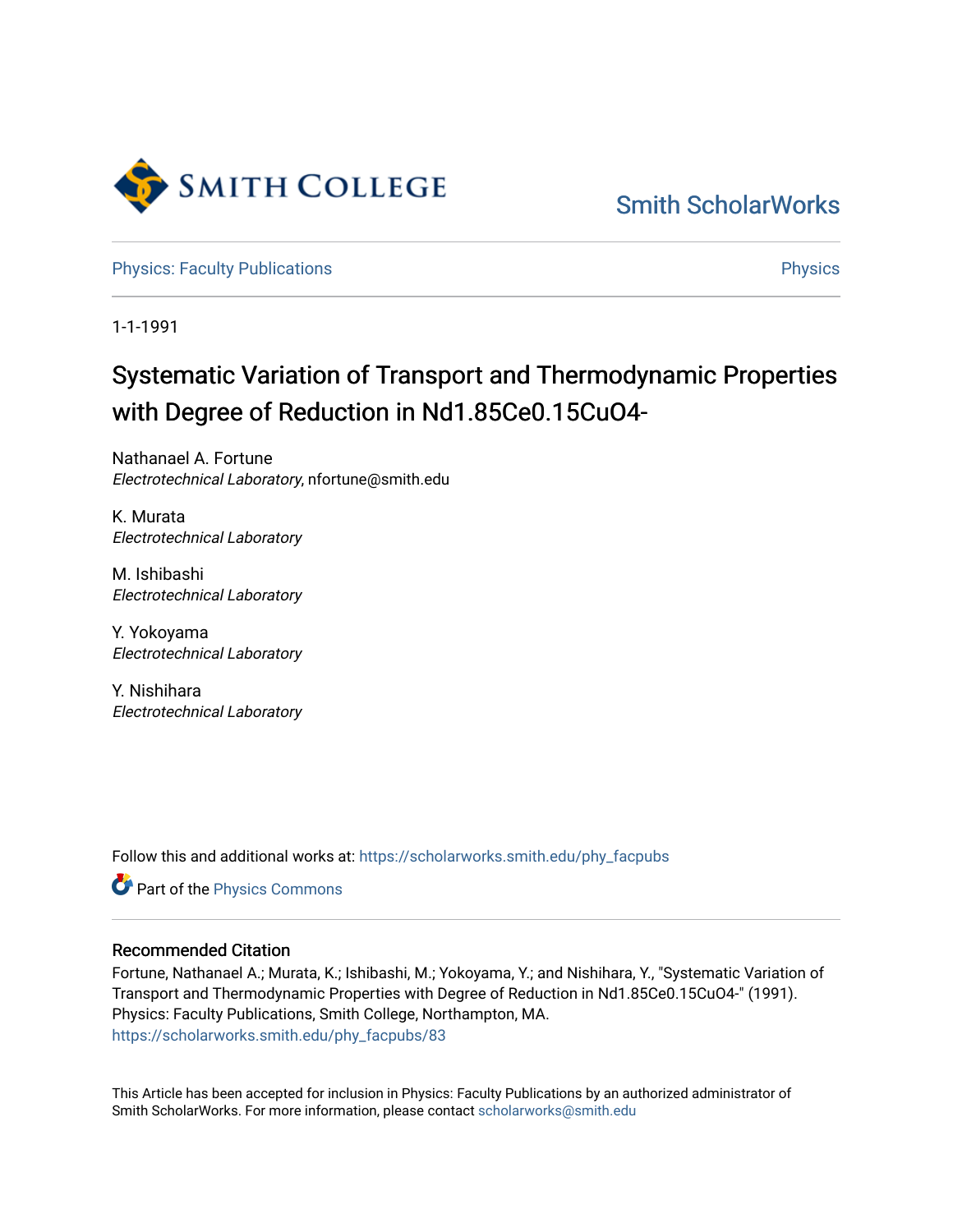## Systematic variation of transport and thermodynamic properties with degree of reduction in  $Nd_{1.85}Ce_{0.15}CuO_{4-8}$

N. A. Fortune, K. Murata, M. Ishibashi, Y. Yokoyama, and Y. Nishihara Electrotechnical Laboratory, Tsukuba 305, Japan (Received 9 July 1990; revised manuscript received 23 April 1991)

Superconductivity only occurs in  $Nd_{1.85}Ce_{0.15}CuO_{4-8}$  after heat treatment in a reducing atmosphere; yet we find the oxygen loss during reduction to be remarkably small. To better understand the physical role of reduction, we have systematically varied the degree of reduction in a series of ceramic samples by varying the partial pressures of oxygen and argon in the reducing atmosphere, keeping the total pressure constant. We find that small increases in the degree of reduction strongly increase the apparent carrier density and the superconducting Meissner fraction. We also find that there is an optimal degree of reduction to produce a single-phase sample with a zeroresistance superconducting state. These results call into question many previous experiments performed on samples of  $Nd_{2-x}Ce_xCuO_{4-\delta}$  in which the effect of varying the degree of reduction was not systematically studied.

As-grown samples of the n-type copper oxide superconductor  $Nd_{2-x}Ce_xCuO_{4-\delta}$  are not superconducting superconductivity appears only after heat treatment in a reducing atmosphere.<sup>1-4</sup> Surprisingly, however, the change in oxygen off-stoichiometry  $\delta$  with reduction is puzzling small, leaving the physical change brought about by reduction unexplained. Further, although some degree of reduction is required to induce superconductivity, excessive reduction has also been observed. Specifically, *n*-type single crystals of  $Nd_{2-x}Ce_xCuO_{4-\delta}$ heat treated in a pure reducing atmosphere do not exhibit zero resistivity, despite large Meissner fractions.<sup>3,4</sup>

To better understand the physical role of reduction we have varied the degree of reduction in ceramic samples of  $Nd_{1.85}Ce_{0.15}CuO_{4-8}$  by varying the partial pressures of oxygen and argon in a reducing atmosphere while keeping the total pressure constant. Ceramic samples have been studied instead of single crystals for their relative ease in uniformly reducing the samples, the tendency of single crystals to exhibit Ce and O concentration gra $dients<sup>5</sup>$  and to allow comparison with previous work on ceramics<sup>1</sup> for several different x (but only one reducing method). We show that increasing the degree of reduction strongly increases the apparent carrier density and the superconducting Meissner fraction. We also find that there is an optimal degree of reduction to produce a sample with a zero resistance superconducting state.

Unreduced samples of  $Nd_{2-x}Ce_xCuO_{4-\delta}$  were prepared by solid-state reaction from high purity (99.99%)  $Nd_2O_3$ , CeO<sub>2</sub>, and CuO. A stoichiometric mixture of starting materials was ground thoroughly and heated in an  $Al_2O_3$  crucible at 950°C for 20 hr in air. The resulting powders were reground and pressed into pellets. The pellets were sintered in air at 1100 °C for 10 hr and then cooled to room temperature over a period of 10 hr.

In Fig. I we show x-ray diffraction measurements (using Cu  $K\alpha$  radiation) for a sintered pellet after surface scraping, the same sintered pellet, as grown, and the presintered calcined powder, before regrinding and pressing into the pellet. The trace amounts of  $Nd_2Ce_2O_7$  and unreacted CuO present in the presintered calcined powder are absent in the (slowly cooled) scraped sintered pellet, which has the expected tetragonal  $T'$  structure with lattice parameters  $a=3.947$  Å and  $c=12.073$  Å.



FIG. 1. X-ray diffraction measurements for a sintered pellet after surface scraping, the same sintered pellet, as grown, and the presintered calcined powder, before regrinding and pressing into the pellet. The pellet was sintered for 10 hr in air at 1000 °C followed by slow cooling over 10 hr to room temperature. The second phases and unreacted compounds present in the presintered calcined powder are absent in the scraped sintered pellet. Miller indices for  $Nd_{1.85}Ce_{0.15}CuO_4$  are indicated in parentheses.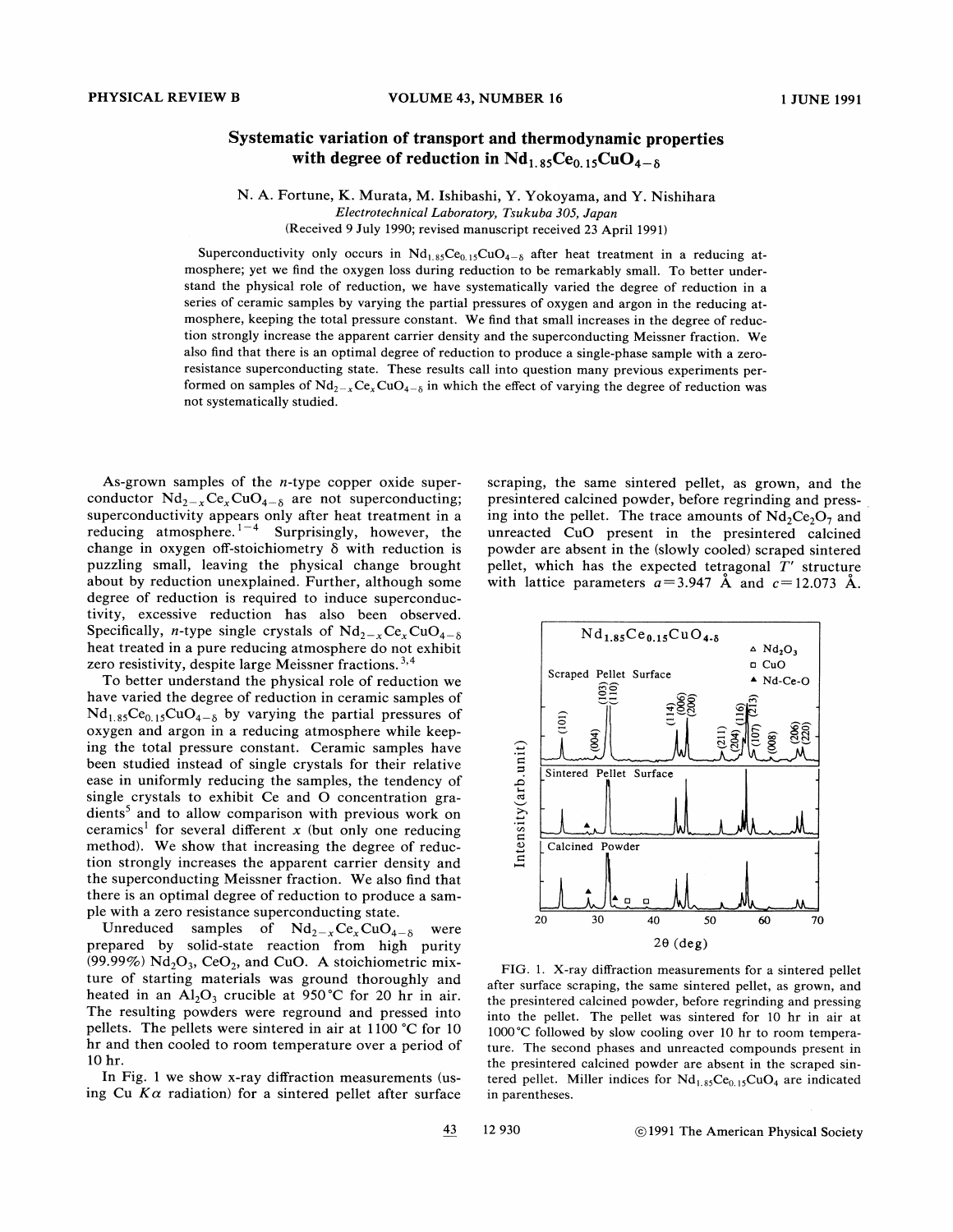The lattice parameters for  $x=0.15$  (and their variation with  $x$ ) have been measured against an internal silicon standard with  $a = 5.43088$  Å.

After sintering, the pellets were reduced by one of two different methods. In the first method, pellets were reduced for 24 hr at 900—950'C for 24 hr in a pure argon (99.99% or 99.9995%) atmosphere. While pellets reduced for 20—24 hr exhibited significantly larger superconducting Meissner fractions than those annealed for <sup>5</sup>—10 hr, no further increase in the superconducting Meissner fraction was observed for longer annealing times up to 200 hr. X-ray diffraction on sintered pellets with  $x=0.15$  reduced in pure argon at  $T \ge 1000$  °C show evidence of surface impurities and partial sample decomposition, while pellets reduced at  $T \leq 950$  °C show no such evidence. In the second method, pellets were reduced for 20 hr at 1050 °C in an Ar-O<sub>2</sub> gas mixture with oxygen partial pressures varying from  $5 \times 10^{-4}$  to  $10^{-4}$  to  $10^{-1}$  atm, followed by quenching to room temperature in the same reducing atmosphere. X-ray diffraction on annealed scraped pellets again show no evidence for impurities, second phases, or sample decomposition.

We have monitored the variation in oxygen offstoichiometry  $\delta$  as  $P(O_2)$  was changed by an inert gas fusion nondispersive IR method, but no systematic change was observed within our relative error in  $\delta$  of 0.05. By successive thermogravimetric-analysis (TGA) measurements (5 'C/min up to 1000 'C) on a 167.5-mg sintered unreduced sample in pure argon (99.9995%), pure oxygen (99.99%), and pure argon, we find a reversible change in mass of  $0.15\pm0.05$  mg at 950 °C, equivalent to a change in oxygen off-stoichiometry  $\delta$  = 0.023 ± 0.008. The oxygen loss does not begin until 875 'C in argon, but oxygen reabsorption begins at temperatures as low as 600 <sup>o</sup>C, as previously observed.<sup>6</sup>

Figure 2 shows the Ce concentration dependence of the Meissner effect for samples prepared with the corresponding stoichiometric mixtures of starting materials and reduced in pure argon at 900 'C. A sharp maximum occurs in the apparent superconducting fraction at



FIG. 2. Cerium concentration dependence  $(x)$  of the fieldcooled (Meissner) magnetization in a field of 10 Oe at 5 K, for samples annealed in 99.9995% purity argon for 24 hr at 900 °C.

 $x=0.15$ , demonstrating our ability to carefully control the cation composition. To maximize the apparent superconducting fraction, the measurements presented here on the effect of the degree of reduction are performed on samples prepared with  $x=0.15$ .

After thinning to 125  $\mu$ m, six Au contacts in a rectangular Hall bar pattern were evaporated onto the samples, then annealed for 1 hr at 300  $^{\circ}$ C under flowing argon, reducing the contact resistances to less than 1 ohm.<sup>7</sup> Hall effect and resistivity measurements were performed continuously as the temperature of the samples was slowly varied ( $\approx$  5 K/hr). The Hall voltage was measured using a 5-T magnet, with field reversal to eliminate the longitudinal resistance component. Spurious voltages arising from thermoelectric effects were eliminated using the ohmicity of the Hall voltage and current levels were checked for the absence of self-heating. Resistance measurements and Hall voltage measurements were made with two different pairs of contracts for each sample. After elimination of spurious voltages, the Hall voltages agree within the scatter of the data. The resistivities agree within  $1-10\%$  between different pairs of contacts. The sample thicknesses are known to within 2%. No corrections were made for the packing fraction  $(81\pm1\%)$ , which is independent of the degree of reduction.

In Fig. 3(a) we show the superconducting critical temperatures, as determined from the onsets of the Meissner signal and the resistivity, for sintered pellets with  $x=0.15$ annealed in pure argon at 930 'C (method 1) and in oxygen partial pressures  $P(O_2) = 5 \times 10^{-4}$ ,  $10^{-2}$ , and  $10^{-1}$ atm. at 1050 °C (method 2). In Fig. 3(b) we show the field



FIG. 3.  $P(O_2)$  dependence of (a)  $T_c$  from magnetization and resistivity measurements and (b) the field cooled (FC) and zerofield cooled (ZFC) magnetization in a field of 10 Oe, for the samples on which the Hall effect was measured.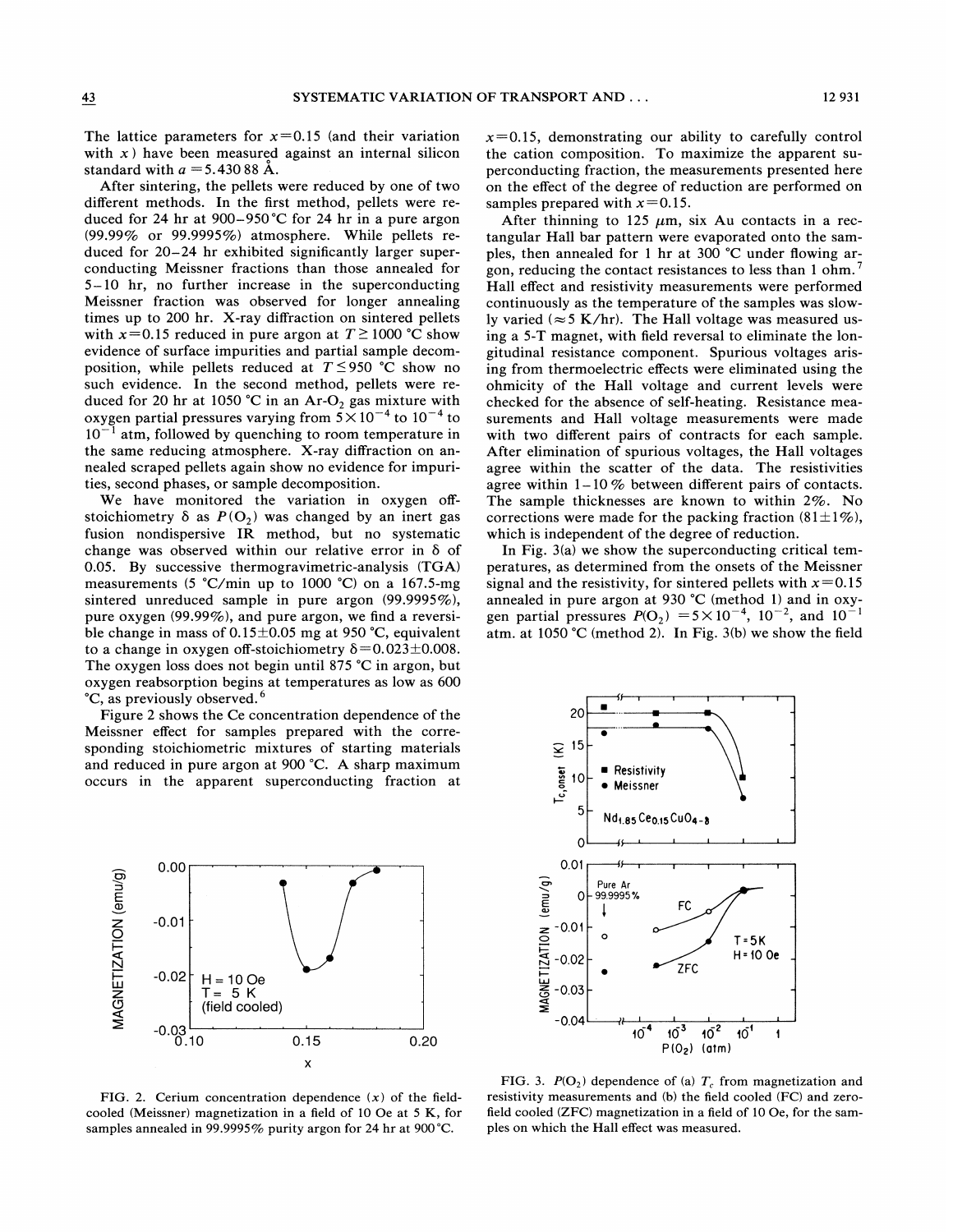cooled (Meissner) and zero field cooled (shielding) magnetization in a field of 10 Oe for the same samples. The corresponding Meissner and shielding volume fractions at 5 K in an applied magnetic field of 10 Oe (without demagnetization corrections) for the sample reduced in pure argon are 12% and 24%, respectively.

Our TGA results indicate that only very small changes in  $\delta$  occur with reduction. Surprisingly, however, large systematic changes occur in the apparent carrier density N as the degree of reduction is varied, as shown in Fig. 4. N has been calculated from the measured Hall coefficient  $R_H$  by use of the relation

$$
N = (V_{\text{cell}} | R_H | e)^{-1} \tag{1}
$$

where N is in units of no./unit cell,  $R_H$  is in cm<sup>3</sup>/C,  $V_{\text{cell}}$ <br>is in cm<sup>3</sup>, and  $e = 1.6 \times 10^{-19}$  C. Here,  $V_{\text{cell}} = 1.89$  $\times 10^{-22}$  cm<sup>3</sup>. The Hall coefficient is negative over the entire temperature range for all samples, in agreement with previous measurements on ceramics,<sup>1</sup>  $c$ -axis oriented thin films,  $8$  and measurements at 77 and 300 K on a single crystal<sup>9</sup> with H $||c$ . At fixed temperature we find dramatic and systematic changes in N with degree of reduction of the reducing atmosphere. If we compare the variation in N with oxygen partial pressure at 100 K, we find that the measured value of  $N$  increases from  $0.6 \pm 0.05$ carriers/unit cell for the most weakly reduced sample to  $1.45\pm0.10$  carriers/unit cell for the most highly reduced sample. Measurement of the Hall coefficient at 100 K for

 $P(O_2)=5\times 10^{-4}$  atm yields a value for N of approximately 1 carrier/unit cell  $(0.9\pm0.15)$ . A previous measurement of a ceramic  $Nd_{1.85}Ce_{0.15}CuO_{4-\delta}$  sample annealed for 10 hr under  $Ar-O_2$  gas mixture flow with an bxygen partial pressure of  $1\times10^{-4}$  atm found roughly 1.2 n-type carriers/ unit cell at 100 K, in close agreement with this work,<sup>1</sup> while measurement on a c-axis oriented epitaxial thin film found 2.0 n-type carriers/unit cell at  $100 \text{ K.}^8$ 

In the preceding discussion we have taken the value of the Hall coefficient to be that measured at 100 K. The linearly extrapolated values of the Hall coefficient at  $0 K$ do not vary significantly from the 100-K values, and do not change our conclusions regarding the large change in Hall coefficient with degree of reduction. Comparison between our results and those on oriented thin films<sup>8</sup> suggests that averaging over any crystalline anisotropy may affect the degree of temperature dependence but does not change the sign of the Hall coefficient from that measured for magnetic fields normal to the Cu-0 plane. We note that the large increase in Hall coefficient (and positive sign) with decreasing temperature below 80 K observed in one recent measurement of single crystals<sup>10</sup> of  $Nd_{2-x}Ce_xCuO_{4-\delta}$  (x unspecified) is not clearly observed here, but more detailed measurements of the Hall coefficient near  $T_c$  are planned.

Our results for the temperature variation of the resistivity are shown in Fig. 5. Only the sample reduced under an oxygen partial pressure of  $5 \times 10^{-4}$  atm exhibits a





FIG. 4. Apparent carrier density versus temperature as a function of reducing atmosphere. (a) Oxygen partial pressure  $P(O_2)=0$  atm, (b)  $P(O_2)=5 \times 10^{-4}$  atm, (c)  $P(O_2)=1\times 10^{-2}$  atm, (d)  $P(O_2) = 1 \times 10^{-1}$  atm. Total pressure (oxygen plus argon) is 1 atm for all four cases. Symbols at 100 K mark interpolated values (and uncertainty) of carrier density used in text.

FIG. 5. Resistance versus temperature as a function of reducing atmosphere. (a) Oxygen partial pressure  $P(O_2)=0$  atm, (b)  $P(O_2)=5 \times 10^{-4}$  atm, (c)  $P(O_2)=1 \times 10^{-2}$  atm, (d)  $P(O_2)$  $=1\times10^{-1}$  atm. Total pressure (oxygen plus argon) is 1 atm for all four cases.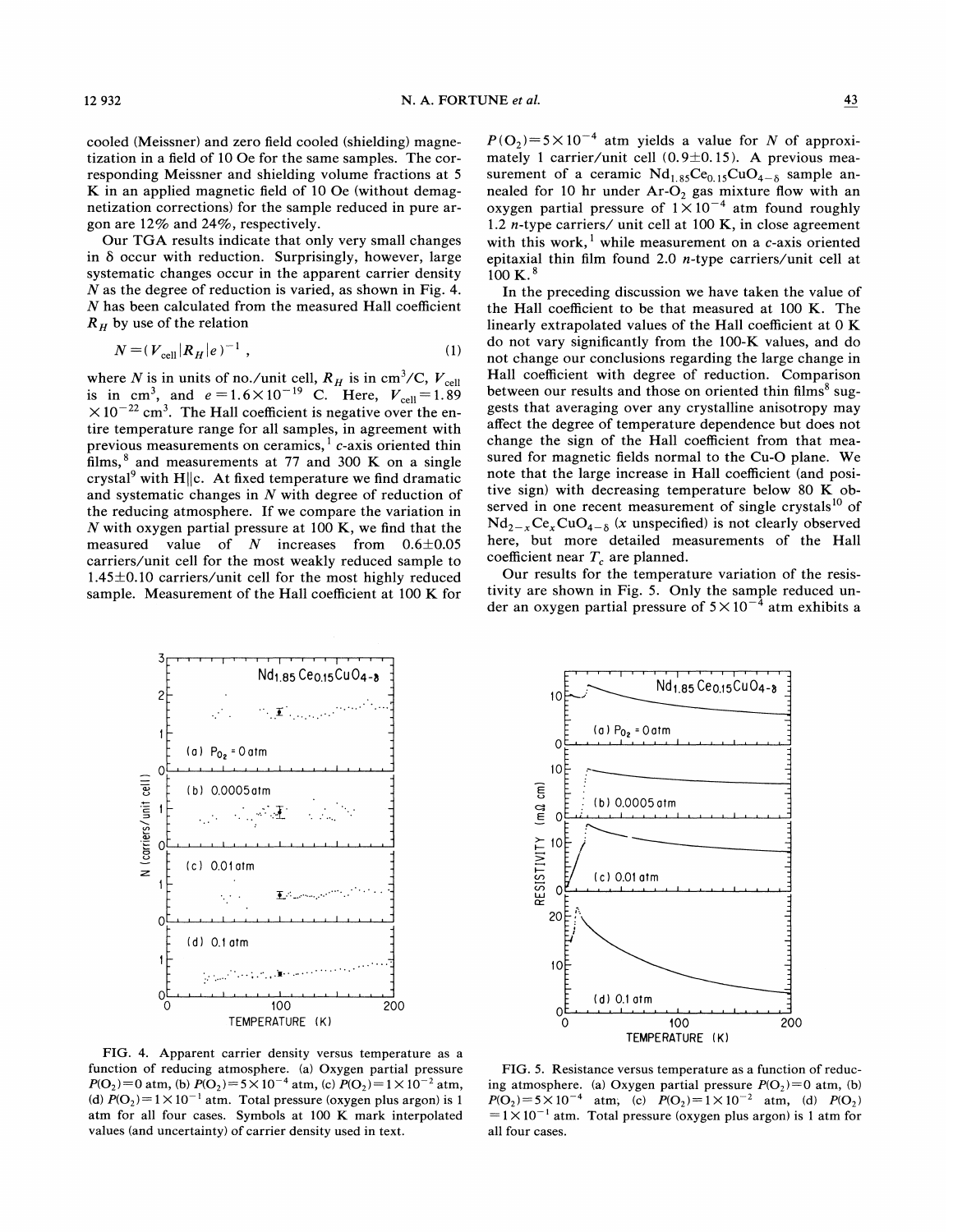zero resistance state (at temperatures above 4.2 K). As the degree of reduction is decreased from this value (increasing oxygen partial pressure), a shoulder develops below the 20-K superconducting onset, then the onset itself appears to shift to 10 K, as also seen in the Meissner data. For the most highly reduced sample (pure argon atmosphere), the superconducting onset remains at 20 K, but the sample no longer shows any indication of approaching a zero resistance state. A similar dependence of the resistivity below  $T_c$  has been reported<sup>11</sup> for a sample reduced in  $CO<sub>2</sub>$  for 1 hr at 900 °C. Interestingly, the residual resistivity disappeared for samples annealed at 1000 or 1100'C, where partial sample decomposition occurs.

We now turn to a brief discussion of our results. If the physical effect of reduction is only to increase the number of carriers by  $2\delta$ , then much smaller changes in the Hall coefficient and apparent carrier density due to reduction might be expected. The anomalously large changes in the apparent carrier density could be due to the removal of oxygen atoms from "key sites" which when occupied, strongly suppress the mobile carrier density in the Cu-0 planes. In fact, recent experimental work has shown that the oxygen atoms that are removed during heat treatment come from oxygen sites within the  $O_2$  plane that separates  $CuO<sub>2</sub>$  planes or from interstitial apical oxygen sites not occupied in the perfect stoichiometric crystal.<sup>6</sup> The former possibility has been independently suggested<br>on theoretical grounds.<sup>12</sup> X-ray absorption measure ments<sup>13</sup> by some of us also imply a large increase in the electron density at the copper sites with increasing degree of reduction. An alternative explanation would be the presence of a very small number of highly mobile holes in addition to the majority electron carriers. Choosing between these alternatives will require (1) accurate knowledge of 6 before reduction and the change in 6 and the distribution of oxygen vacancies<sup>14</sup> (or excess oxygen atoms) for each degree of reduction or (2) independent evidence for a minority band of much higher mobility holes. Nevertheless, it is difficult to understand how an electron-hole two-band model could explain the observed variations in Meissner effect and resistivity with degree of reduction, while the "key site" model is consistent with all three experiments.

We also note that from the dependence of  $T_c$  on annealing temperature and duration for annealing in pure  $N_2$ , it has been suggested that a nonzero "critical oxygen comparison" is required to produce fully superconducting samples.<sup>4</sup> The experimentally observed difficulty in achieving zero resistance in single crystals, despite large Meissner fractions, has been attributed to either variations in local oxygen concentration or the presence of interstitial CuO flux.<sup>4</sup> Our observation of a zero resistance state and a large Meissner signal for a ceramic sample reduced under a nonzero "optimal" partial pressure of oxygen confirms that complete reduction is not required for bulk superconductivity and zero resistivity. Further, the absence of such a zero resistance state above 4.2 K in the most highly reduced sample indicates that even in the absence of the CuO fIux used to grow single crystals, the achievement of zero resistance depends on the reducing conditions. While our results are consistent with the existence of large local variations in local oxygen concentration for non optimally reduced samples, the TGA results suggest that annealing after reduction at temperatures just below 600 K might reduce any inhomogeneities in the oxygen distribution and sharpen the resistive transitions.

In conclusion, we observe large, systematic changes in Meissner fraction, Hall coefficient, and resistivity with increasing degree of reduction at fixed cerium concentration for ceramic samples of  $Nd_{1.85}Ce_{0.15}CuO_{4-8}$ . These results call into question the quantitative values of thermodynamic and transport properties derived from experiments performed on samples of  $Nd_{2-x}Ce_xCuO_{4-\delta}$  in which the effect of varying the degree of reduction was not systematically studied. Further understanding of the different physical roles of cerium doping and oxygen reduction in this material will require more precise determinations of  $\delta$  before and after reduction and in the distribution of oxygen atoms and/or vacancies due to reduction.

Note added in proof. An extended discussion of the results reported in Ref. 10 for  $Nd_{2-x}Ce_xCuO_{4-\delta}$  crystals has recently appeared.<sup>15</sup> In additional measurements on samples with  $x = 0.15, 0.17$ , and 0.18, we find that for the Ce concentration that maximizes the relative Meissner fraction ( $x = 0.15$ ), the Hall coefficient is again negative at all temperatures. For higher Ce concentrations  $(x = 0.17$  and 0.18), we observe the same crossover to a positive Hall coefficient below 75 K and a strong lowtemperature dependence seen in some of the data of Ref. 10. Details will be presented elsewhere.

We are happy to acknowledge contributions by T.R. Nichols at an early stage of this work and useful discussions with H. Oyanagi and K. Yamaji. N.A.F. acknowledges partial support from the Science and Technology Agency (Japan) and the National Science Foundation (USA).

- <sup>1</sup>H. Takagi, S. Uchida, and Y. Tokura, Phys. Rev. Lett. 62, 1197 (1989).
- <sup>2</sup>Y. Tokura, H. Takagi, and S. Uchida, Nature (London) 337, 345 (1989).
- $3Y. Hidaka$  and M. Suzuki, Nature (London) 338, 635 (1989).
- 4J.-M. Tarascon, E. Wang, L. H. Greene, B. G. Bagley, G. W. Hull, S. M. D'Egidio, P. F. Miceli, Z. Z. Wang, T. W. Jing, J. Clayhold, D. Brawner, and N. P. Ong, Phys. Rev. B 40, 4494

(1989).

- $5Y$ . Kidaka, in Advances in Superconductivity II, edited by T. Ishiguro and K. Kajimura (Springer-Verlag, Tokyo, 1990), p. 229.
- <sup>6</sup>E. Wang, J.-M. Tarascon, L. H. Greene, G. W. Hull, and W. R. McKinnon, Phys. Rev. B 41, 6582 (1990).
- 7T. R. Nichols, K. Murata, Y. Yokoyama, and Y. Nishihara, Bull. Electrotechnical Lab. 54, 609 (1990).